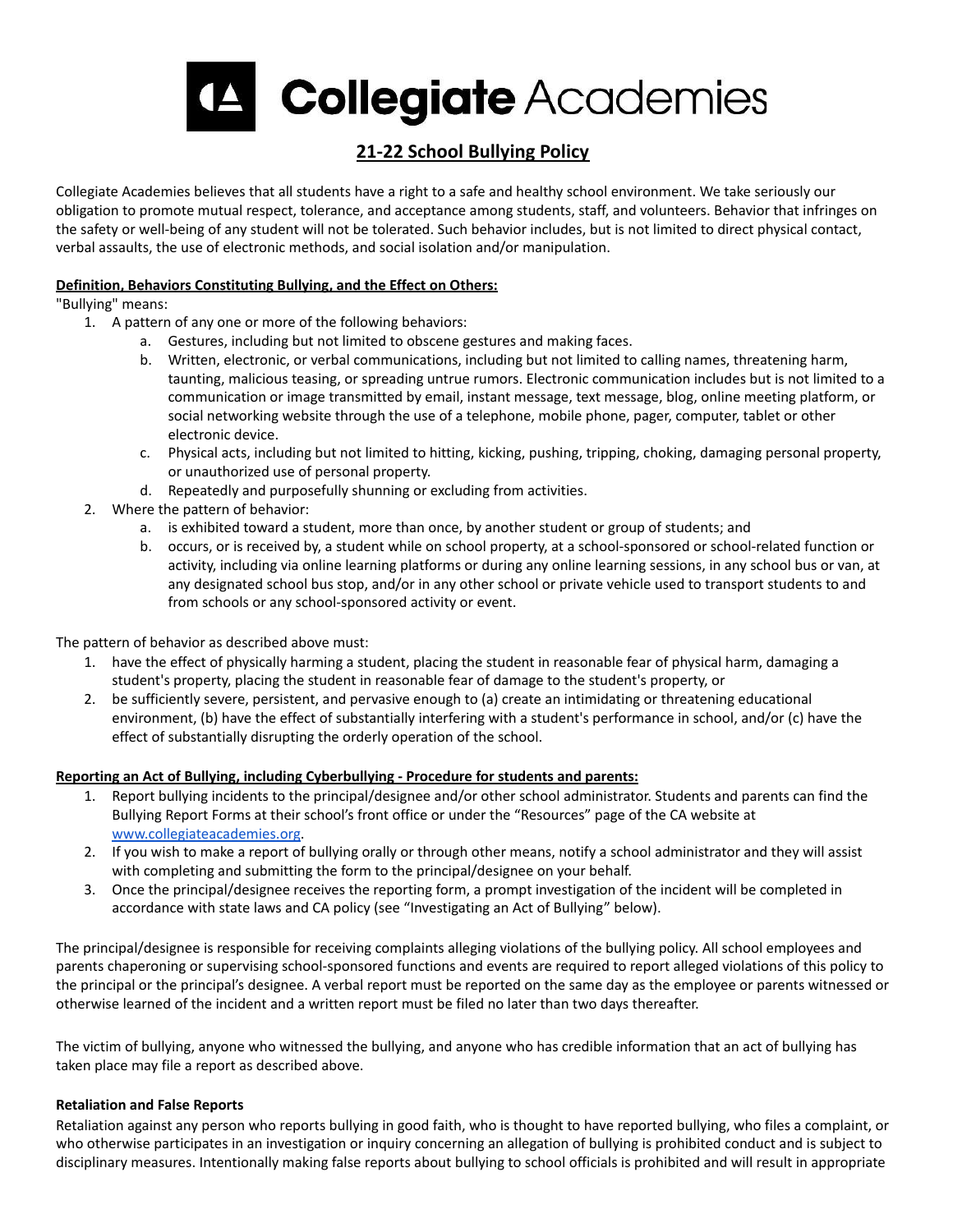

disciplinary measures.

#### **Investigating an Act of Bullying/Cyberbullying**

- Upon receiving the written bullying report form, the principal/designee will initiate an investigation the next business day during which school is in session. The investigation will be completed no later than ten school days after the date the written report was submitted.
- The investigation will include an interview of the reporter, victim, the alleged bully, and any witnesses, and include obtaining copies or photographs of any audio-visual evidence, if available.
- The principal/designee will notify the parent or legal guardian of a student under the age of eighteen of the allegation of bullying before the student can be interviewed and inform them of the right to attend the interview with the student. If, after three attempts, the parents or legal guardians of a student cannot be reached or do not respond, the student may be interviewed.
- Documented interviews of the victim, alleged offender, and witnesses must be conducted privately, separately, and confidentially. At no time will the alleged offender and victim be interviewed together.
- The investigator will collect and evaluate the facts using the form developed by the LDE.
- The principal/designee may (in accordance with Act 861 of 2012) file a complaint with the court of juvenile jurisdiction pursuant to Children's Code Article 730(8) and 731(1), or Children's Code Article 730(1), if the parent or legal guardian refuses to attend a conference or meeting regarding the student's behavior.

The highest level of confidentiality possible must be upheld regarding the submission of a complaint or a report of bullying/cyberbullying and the investigative procedures that follow.

## **Meetings with Parent or Legal Guardian of the Victim and Alleged Offender**

Meetings with the parents or legal guardians of the victim and meetings with the parents or legal guardians of the alleged offender must be separate.

# **Notification to Parents/Legal Guardians of an Act of Bullying**

The principal/designee will promptly notify the parents/legal guardians of all students involved of any incident of bullying as defined by this policy, but no later than the end of the day on which an investigation of the incident(s) has been initiated.

For the purposes of parental notification, "students involved" does not include students who were mere bystanders/non-participating witnesses to the conduct or incident. All notifications must be consistent with the student privacy rights under the applicable provisions of the Family Educational Rights and Privacy Act of 1974 (FERPA).

#### **Resolution of Investigation/Disciplinary and Criminal Consequences of Bullying**

The principal/designee shall compose a written document containing the findings of the bullying investigation, including input from the students' parents/legal guardians, and the decision of the school or school system official. The document will be placed in the record of both students. The principal/designee shall promptly notify the complainant of the finding of the investigation and the remedial action taken, if the release of the information does not violate the law.

## **Remedial and Disciplinary Action:**

Any student who engages in confirmed bullying/cyberbullying will be subject to prompt and appropriate disciplinary action, pursuant to LA R.S. 17:416.13, up to and including expulsion. In addition, if the school official determines that a student has violated the Code of Conduct in committing individual acts or incidents of bullying/cyberbullying behavior described above, the school shall take appropriate remedial and/or disciplinary action, which may include but is not limited to the following:

- Loss of a privilege
- Reassignment of seats in the classroom, cafeteria or school bus
- Reassignment of classes
- **Detention**
- In-school suspension
- **Bus Suspension**
- Referral to the Student Hearing Office for a Disciplinary Conference
- Out-of-school suspension